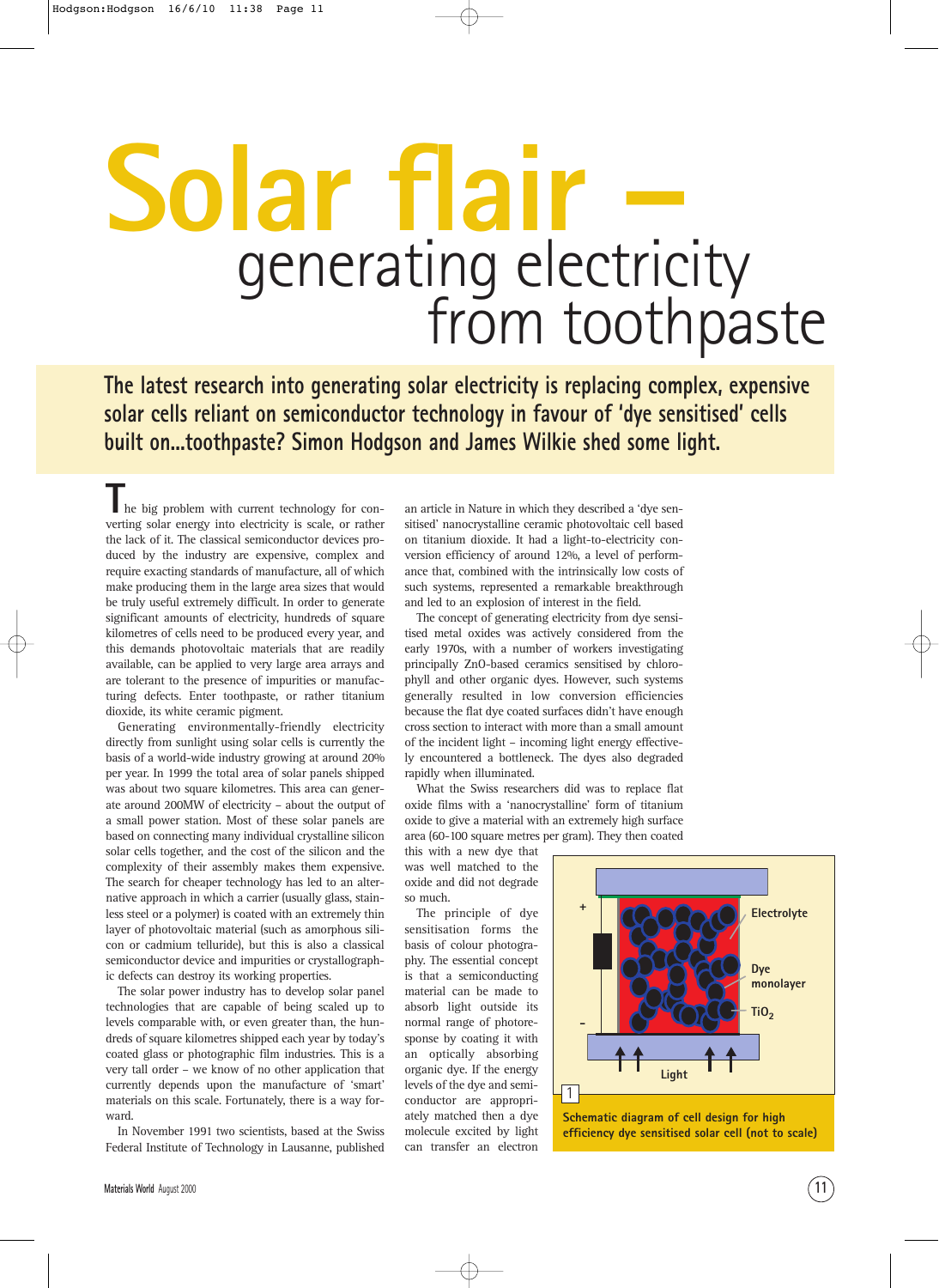

into the semiconductor across the interface between the two materials. In this way, the same semiconductor (silver halide in the case of colour film) can be made to respond to red, blue or other wavelengths of light by the appropriate organic dye.

The main difference between the sensitisation process in a photographic application, and that in a photovoltaic cell, is that the process must be continuous, and thus the depleted electrons in the dye must be continuously replaced by completing the electrical circuit. In the Swiss case this was done by using a liquid electrolyte, figure 1.

Because the electrons are excited within a dye rather than a semiconductor, and then separated by an interface rather than an electric field, these devices are much less sensitive to the effects of low levels of impurities and structural defects than the conventional solar cells mentioned above. This relative insensitivity dramatically reduces the comparative cost and complexity of the



**Photograph Shell Solar / ECN dye sensitised solar cell (courtesy of Shell Solar and Energy Centre Netherlands)**

manufacturing process and potentially opens the way to truly large area manufacturing.

The dye sensitised solar cell shown schematically in figure 1 is made from nanocrystalline particles of titanium dioxide (anatase) coated with a monolayer of dye, with the second electrode contact made via a suitable electrolyte. Operation of such a cell involves two main charge transfer reactions – injection of excited electrons from the dye to the semiconducting ceramic, and a 'redox' reaction, typically involving iodine and iodide species in the liquid electrolyte, which regenerates the dye after injection. A schematic diagram of the operational principles for such a cell, with regard to the respective energy levels of the electrolyte, dye and titanium dioxide phases, is shown in figure 2. Figure 3 shows such a cell, made in a joint programme between Shell Solar and the Energy Centre of the Netherlands.

Apart from its dental applications, titanium dioxide is familiar to us as the white pigment in paint. Paint fades in sunlight because of the photocatalytic action of the titanium dioxide. So we might also expect the sensitised dye cells to fade in UV light. However, much accelerated testing and outdoor exposure data has now been gathered and it turns out that this effect is not nearly so serious as one might expect, figure 4. Why is this?

When an electron is excited from the dye and transferred across the interface into the ceramic oxide it leaves behind a 'hole', which can either be filled by an electron from the electrolyte or transferred back from the oxide. This is known as 'interfacial recombination' and would both oxidise the dye and make the cell very inefficient since fewer of the electrons created by incident light would ever reach the external circuit. Recent research at Imperial College has shown that for the Swiss device, the interfacial recombination happens at speeds many orders of magnitude slower than transfer of the excited electron across the interface followed by its replacement from the electrolyte. This explains why the dye is not rapidly degraded in this system.

Despite their attractiveness for low cost photovoltaic generation, there remain a number of practical difficulties in exploiting these cells, and considerable international research effort is now focused on addressing these issues. Some of the main obstacles which remain are the long term stability of the cells, sealing or replacement of the electrolyte, cost and availability of the sensitising dyes and finding cheap lightweight alternatives to the conductive coated glass electrodes.

Research basically focuses on the three major elements – the dye, the electrolyte and the ceramic. The key to the performance breakthrough in dye sensitised cells was the development and use of new sensitising dyes. The demands on such dyes are very exacting, requiring high photo and chemical stability, a wide spectral response closely matching the solar spectrum, efficient and rapid injection of electrons into the ceramic phase, and correspondingly low rates of recombination of the electrons on the ceramic surface.

Recent work has suggested that low interfacial recombination rates are best obtained when the dye molecules have good chemical attachment and steric relationship to the surface of the ceramic. The most commonly used dyes are ruthenium complexes containing carboxyl functional groups that provide a chemical linkage between the surface of the ceramic